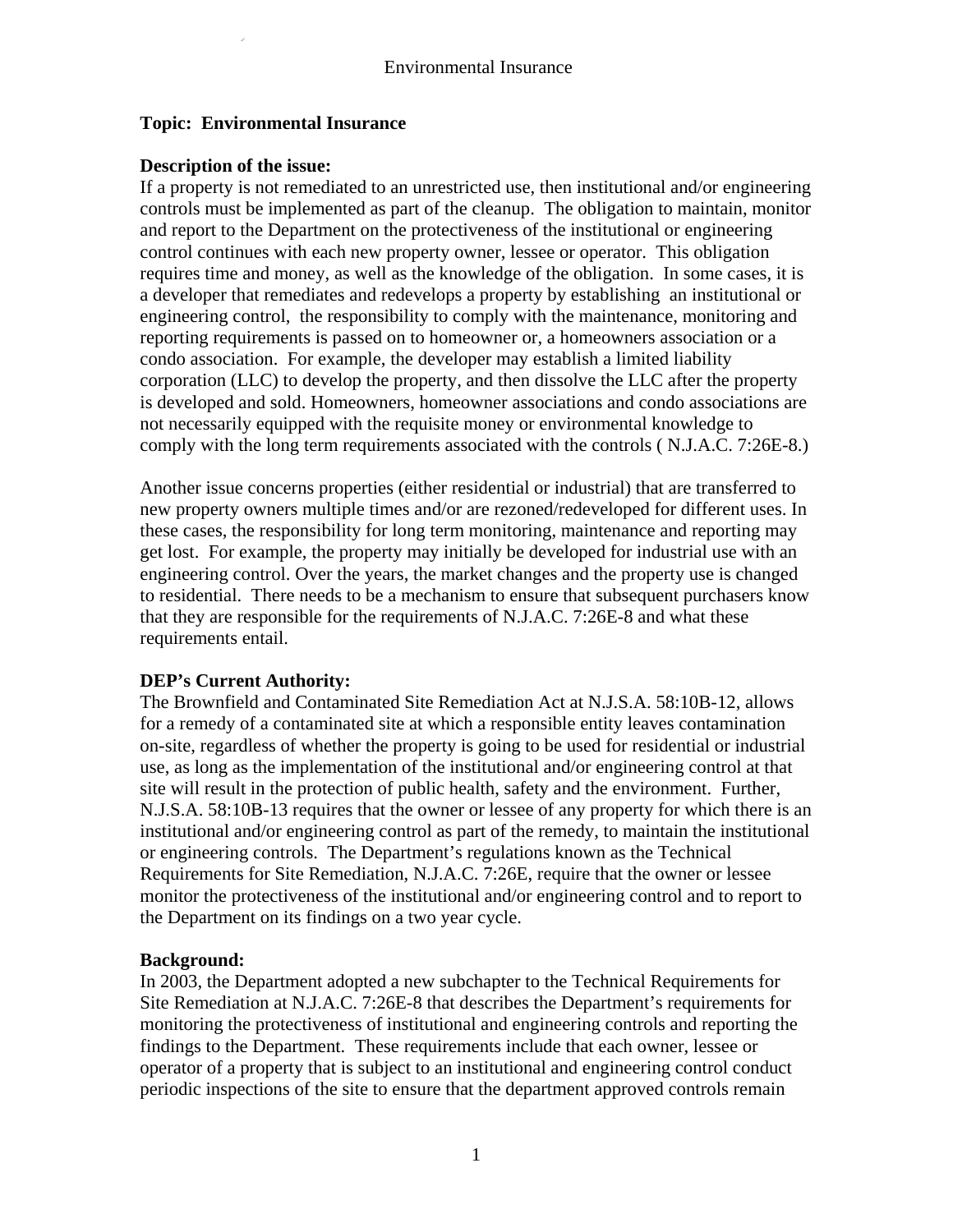protective at the site reguardless of the property use. . This obligation "runs with the property" therefore, each subsequent owner, lessee or operator of the property bears this responsibility.

The Department presented options to the stakeholders involving the use of environmental insurance products, for which a market is developing, to address the issue of long term maintenance, monitoring and reporting as well as addressing future protectiveness of a remedy. Since environmental insurance is a tool to allow transactions to occur when environmental conditions exist, there may be a use for an insurance policy when sites are transferred that have been remediated using an engineering or institutional control. These restricted-use remedies have continuing obligations pursuant to the Technical Requirements for Site Remediation, such as monitoring, maintenance and biennial certifications (which attests that the remedy is still protective.) The monitoring, maintenance and biennial certification requirements of engineering and institutional controls are the obligation of 1) a person with a legal obligation to conduct the remediation, and 2) each owner, lessee and operator of a property, limited to that period of that person's ownership. An insurance policy may assist in guaranteeing that there is always a fund to provide the resources to perform the monitoring and maintenance. In addition, the insurance policy may be able to provide the additional funding in the event the biennial certification identifies that a remedy is no longer protective and the site requires further remediation. Two types of products were discussed: those that insure that money is available to comply with the monitoring, maintenance and reporting requirements of N.J.A.C. 7:26E-8, and those that insure against harm or damage to public heath and the environment from the failure of an engineering control.

The first insurance product would be for all limited-restricted or restricted use remedies using either institutional or engineering controls on the property. The product would insure that there was a funding source for the proper monitoring, maintenance and reporting required under existing regulation and would cover any increased costs associated with a change in monitoring or reporting requirements. It may not be necessary for the insurance to be obtained by the remediating party, but the requirement for the insurance would be triggered once the property is transferred. This payment for an insurance policy may create an incentive for a property owner to implement a permanent remedy and thereby avoid the future requirement for insurance and potentially increase the value of the property. Legislation could mandate that all properties with institutional/engineering controls be covered by this insurance and no property could be transferred without having this insurance. The cost of the insurance could be borne either by the seller or the purchaser, and would become part of the negotiations of the sale of the property. Requiring this insurance would raise the awareness of the nature of the institutional/engineering controls on a property and assure that knowledge of controls and associated requirements is transferred with the property to the new owner.

The second product, possibly an insurance fund or a trust, would be created to fund additional remediation required as a result of the adoption of more stringent remediation standards, or resulting from the catastrophic engineering failure of a remedy. Legislation could require any remediating or responsible party that does not implement a permanent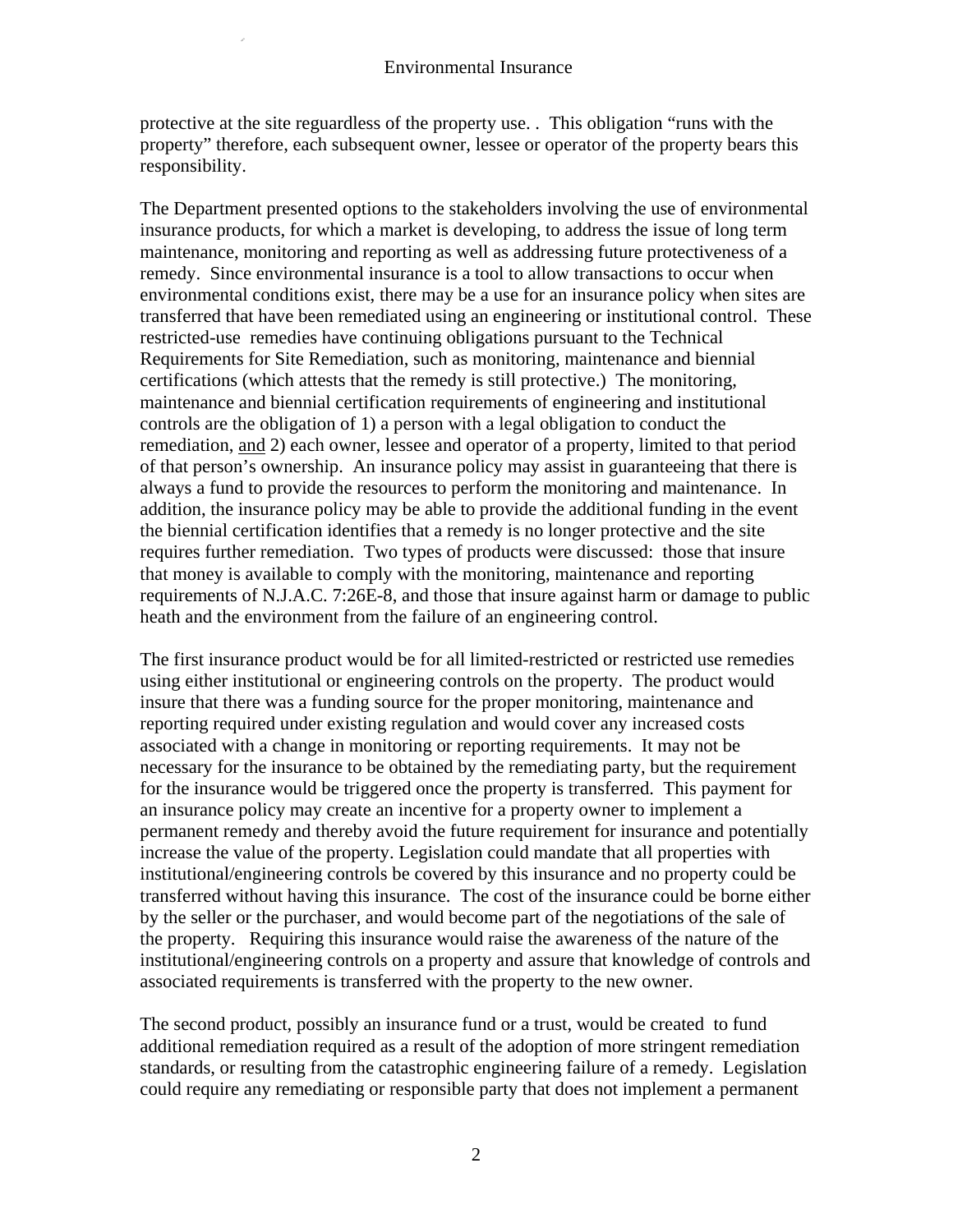remedy to pay into the fund to cover the above stated additional potential remediation needs. The amount a party must contribute to this fund could be based on the level of remediation achieved by the clean up, the levels and types of contamination left behind, or the potential risks posed by the site should the institutional/engineering controls fail.

Those remediating parties that perform an unrestricted use cleanup would not be required to contribute to this fund and their liability would end with the No Further Action Letter/Covenant Not To Sue (NFA). If the remediating party is protected from the liability of cases being re-opened (even if remediation standards change by an order of magnitude), it may drive more remediating parties to implement a permanent remedy by ensuring finality. Those remediating parties that do not clean up a site to an unrestricted use standard would be required to contribute to the above fund and remain liable for ongoing monitoring and maintenance, biennial certifications, remedy failure and reopened cases due to a change in standards by an order of magnitude. The fund could be used to correct the remedy failures or corrective actions for those cases where the Department is unable to get the responsible party to rectify the problem.

# **Stakeholder Comments:**

The regulated community had many concerns about environmental insurance as a solution to the issue of ensuring long-term maintenance, monitoring and reporting, and implementing future remediation requirements. It has been the experience of some stakeholders that it is often difficult to collect from insurance companies and that the cost of insurance is prohibitively expensive. In addition, insurance policies are limited in nature; generally written for a term no longer than 10 years with no guarantee of renewal; and cover very specific tasks. Monitoring and maintenance requirements are often for a period much longer than 10 years. Another concern raised was that a policy for ensuring the maintenance of an engineering control might be viewed as insuring an "illegal" activity. In other words, if an engineering control was not properly maintained, it would be in violation of statute and regulation, and the insurance company would therefore be paying a claim that is based on a violation of state requirements. Lastly, stakeholders felt that since a redeveloper has to secure the funding to address other areas of maintenance at a site, the maintenance of institutional controls could be included in the overall building maintenance. If additional costs were required for this type of maintenance, it would ultimately be passed on to the end user.

Stakeholders identified issues with affordability and effectiveness of the existing environmental insurance products and felt that no existing insurance product served the intended purpose of the Department and suggested that the Legislature create a public "pool" of money, analogous to the uninsured drivers fund, to cover the costs in instances where the responsible entity fails. To guarantee the monitoring and maintenance of institution and engineering controls, legislation could impose a transfer tax on real estate transactions in order to fund this initiative. The regulated community felt that the use of this type of fund would ensure that money exists to comply with the maintenance, monitoring and reporting requirements in instances where a responsible entity fails to do so, without forcing developers who did not cause the contamination to use their funds to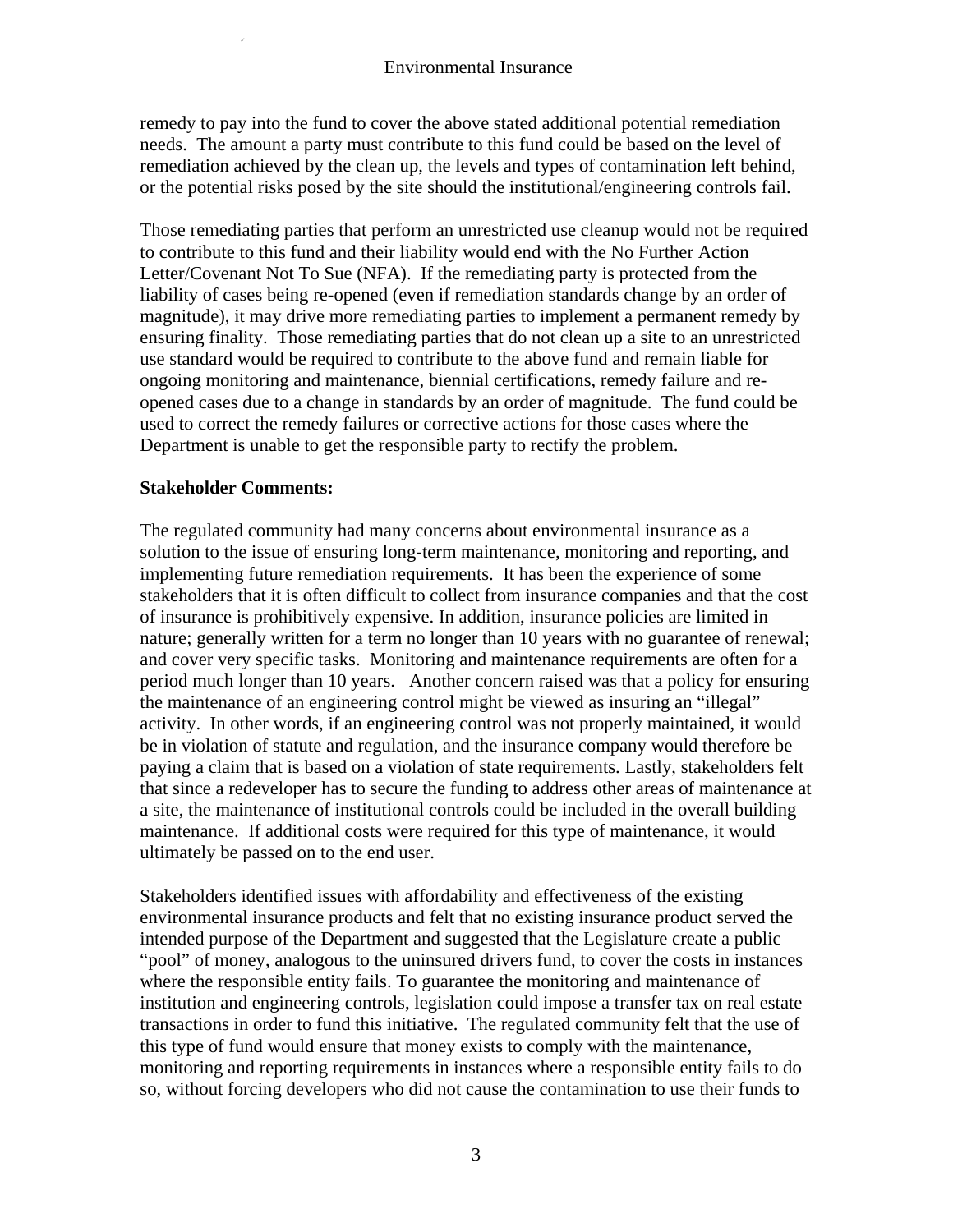guarantee the long-term protectiveness of the remedy. All agreed that the imposition of another tax could be an impediment to passing the legislation required for this type of fund.

Finally, the regulated and environmental community suggested that the Department create a permit program for sites that have an institutional or engineering control. In this model, the Department would require a remediating party that chooses to remediate a site using a non-permanent remedy (thus requiring an institutional and/or engineering control) to obtain a permit from the Department which contains the maintenance, monitoring and reporting requirements for that site. This permit would be transferable to subsequent property owners. The permit program is a more transparent system than the current requirements for institutional and engineering controls that automatically subjects subsequent owners, operators and tenants to the monitoring, maintenance and reporting requirements of the Technical Regulations for Site Remediation. The issue of environmental insurance is closely linked to the White Paper addressing Engineering and Institutional Controls and stakeholders suggested addressing the two issues together.

**Other States:** Environmental insurance is a useful tool in managing the risk associated with the remediation of a contaminated site. There are several types of environmental insurance policies currently available. These products are often used in the conveyance of a brownfield site to limit a buyer's financial liability associated with 1) potential escalating costs of remediating known contamination (referred to as "Cost Cap Insurance") and 2) additional remediation costs for unknown contamination (referred to as "Pollution Legal Liability Insurance"). During the negotiations of the sale, the buyer and seller allocate contractually the responsibility for any remaining remediation activities or costs. Often times these costs are not known at the time of the sale and the contract will include the buyer or seller purchasing a Cost Cap insurance policy to ensure that if the remediation costs exceed an anticipated amount, there will be funds to cover those added costs. In addition, the buyer may want to protect itself from having to incur costs for contamination not known at the time of purchase by obtaining a Pollution Legal Liability policy. A third type of insurance policy is the Finite/Blended Risk policy that transfers the environmental financial liabilities to an insurance carrier. The responsible party pays the insurance carrier the present value of the projected cost of the remaining remediation plus an additional risk premium. In return, the insurer takes on the financial responsibility of the remediation. This type of policy can include aspects of the Cost Cap Policy (for known contamination) and the Pollution Legal Liability policy (for unknown contamination.)

The New Jersey Environmental Risk Management Fund was established to deal with the special problems of brownfields. The effort was undertaken by an alliance of municipalities to provide coverage for a range of environmental liability exposures and related costs in urban redevelopment. In New Jersey, 199 small cities have joined together to create the Environmental Joint Insurance Fund (EJIF) to protect themselves with coverage from a range of environmental liability exposures and related costs, some of which contribute to facilitation of urban redevelopment. EJIF covers a population of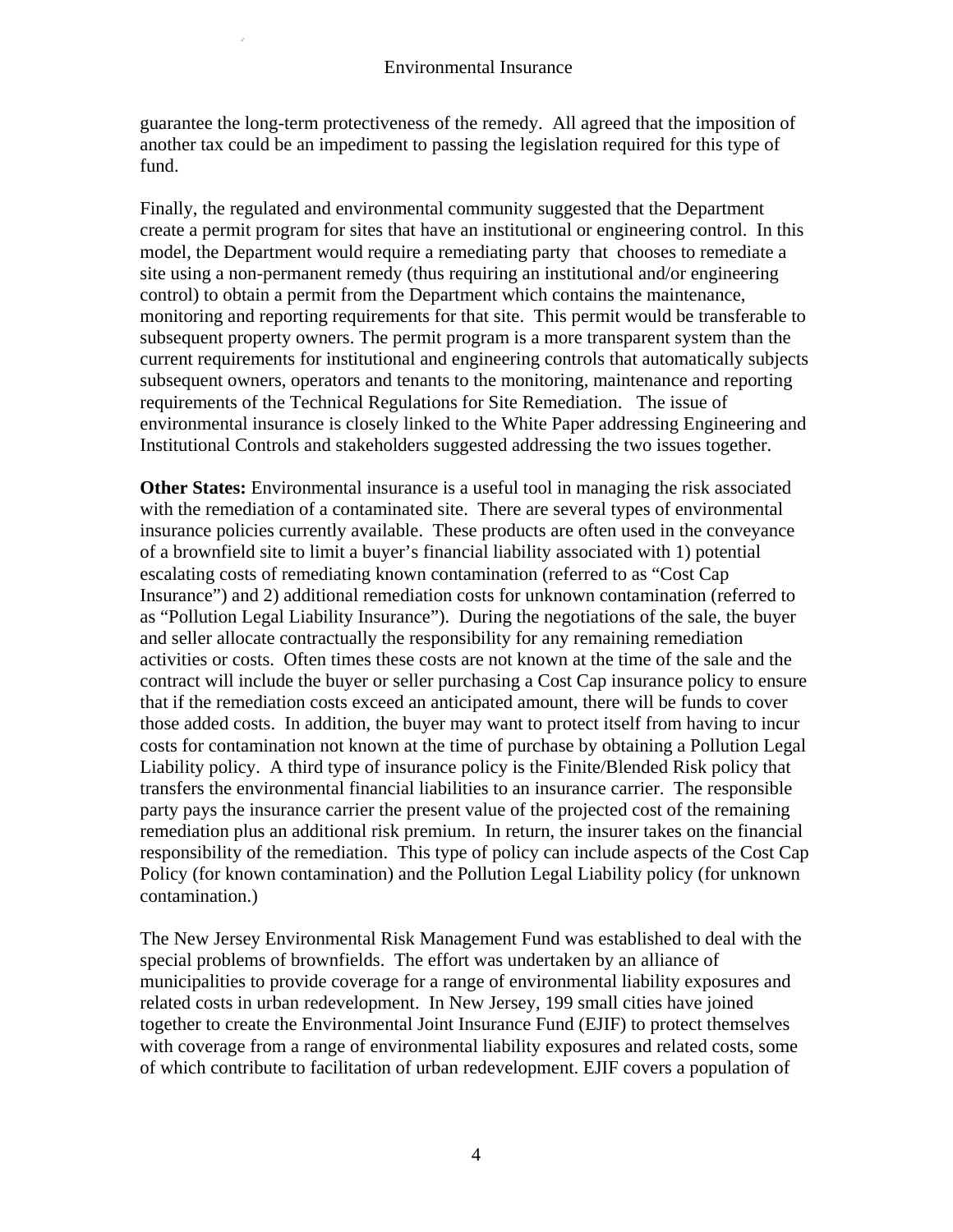about 2 million people and includes municipalities with as many as 60,000 residents. The current program covers four major classes of risk:

- 1. Environmental liabilities related to current municipal operations;
- 2. Liabilities related to hazardous materials accident responses that damage potable drinking systems and runoffs to stormwater systems;
- 3. Site-specific coverage for illegal dumping by unknown parties on municipal property, including costs for emergency cleanups, if needed, municipal contributions to abandoned waste disposal facilities that have been classified as Superfund sites; and
- 4. Public officials' liability for actions excluded from standard municipal liability coverage.

Below is a summary other state environmental insurance programs. Most of the programs address subsidies for parties that want to obtain environmental insurance or standardize insurance policies obtained through the state by working with a single carrier.

Massachusetts: The Commonwealth enacted broad legislation to promote the environmental cleanup and redevelopment of Brownfields sites across the state. The Brownfield Redevelopment Access to Capital Program (BRAC Program) was created as part of that legislation. The BRAC Program makes high quality, state-subsidized environmental insurance available to most parties who wish to purchase, clean up and develop Brownfields sites anywhere in the Commonwealth. Often, lenders who finance eligible projects can also obtain subsidized protection through the program. The primary benefit of the BRAC Program is that the Commonwealth of Massachusetts subsidizes a substantial portion of the cost of this insurance for parties/sites that meet eligibility requirements.

Wisconsin: There are two insurance programs in Wisconsin: the Voluntary Party Liability Exemption Insurance Program and the Wisconsin Brownfield Insurance Program.

If a voluntary party wants to obtain Wisconsin's equivalent of an NFA for a site relying on natural attenuation before the ground water standards are met, then they are required to obtain environmental insurance through a state program to cover the cleanup cost of the site should the natural attenuation remedy fail. If the voluntary party chooses not to pay the insurance fee, then they must continue to monitor the contamination at the site, wait until the ground water standard is met and then apply for the NFA. Wisconsin has entered into a master insurance policy to provide security for the State when issuing an NFA for sites relying on natural attenuation. If the site needs to be re-opened due to the failure of natural attenuation, the insurance will cover certain State cleanup and investigation costs.

The Wisconsin Brownfields Insurance Program (WBIP) is an optional environmental insurance program for Wisconsin developers, businesses, and local governments. The program is designed to help protect against unknown environmental liability and ensure